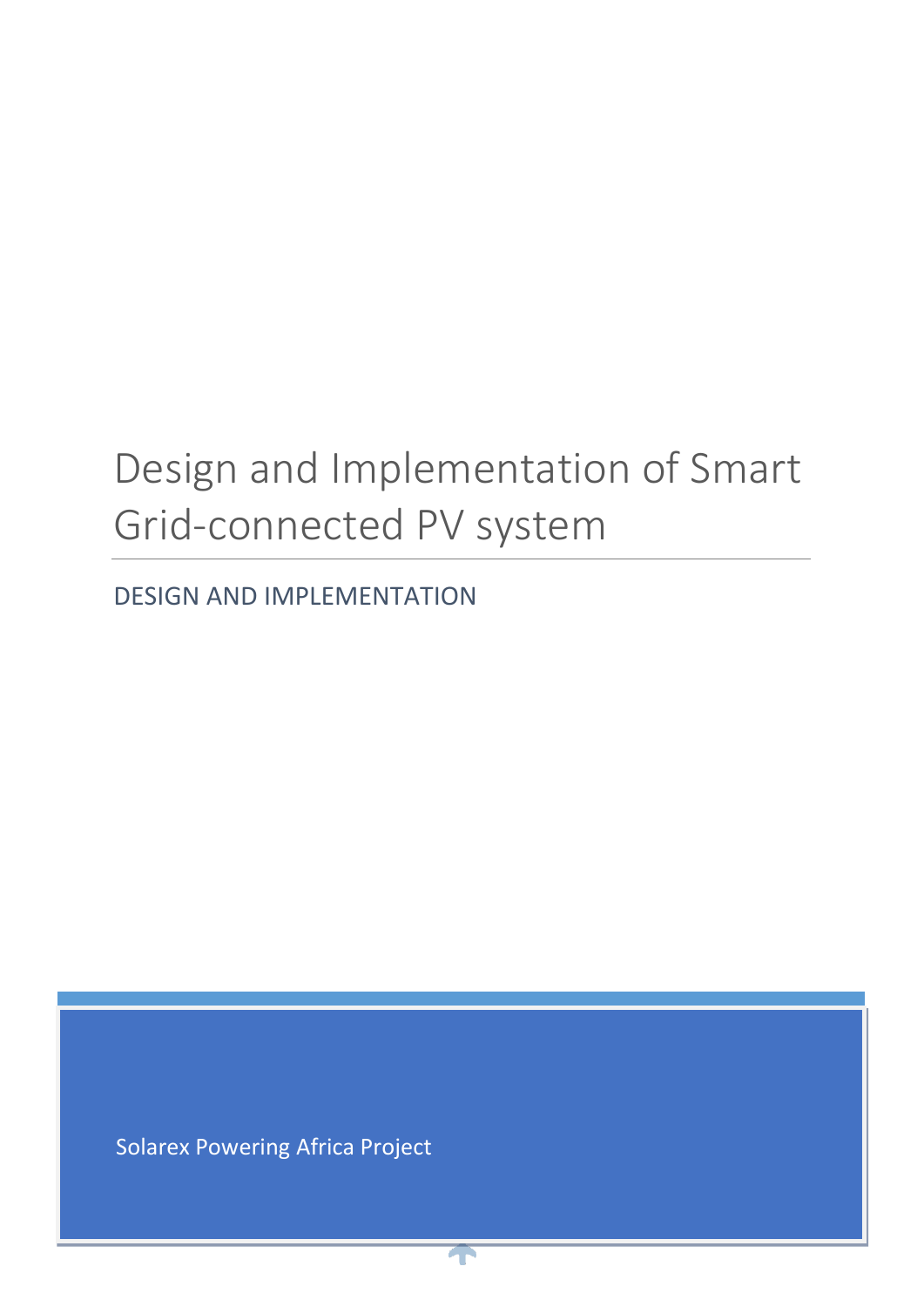#### **Table of Contents**

| 1.0         |  |
|-------------|--|
| 1.1         |  |
| 1.2         |  |
|             |  |
| 3.0         |  |
| 4.0         |  |
| 5.0         |  |
| 6.0         |  |
| 7.0         |  |
| 8.0         |  |
| 9.0         |  |
| <b>10.0</b> |  |
| <b>11.0</b> |  |
| 12.0        |  |
| 13          |  |

#### <span id="page-1-0"></span>**Introduction:**  $1.0$

Renewable energy sources are the most effective solution to reduce the carbon and hazardous gases in the environment. One of them is Grid-connected PV system, the system have dual purpose two way energy flow and metering of the energy is an important part of the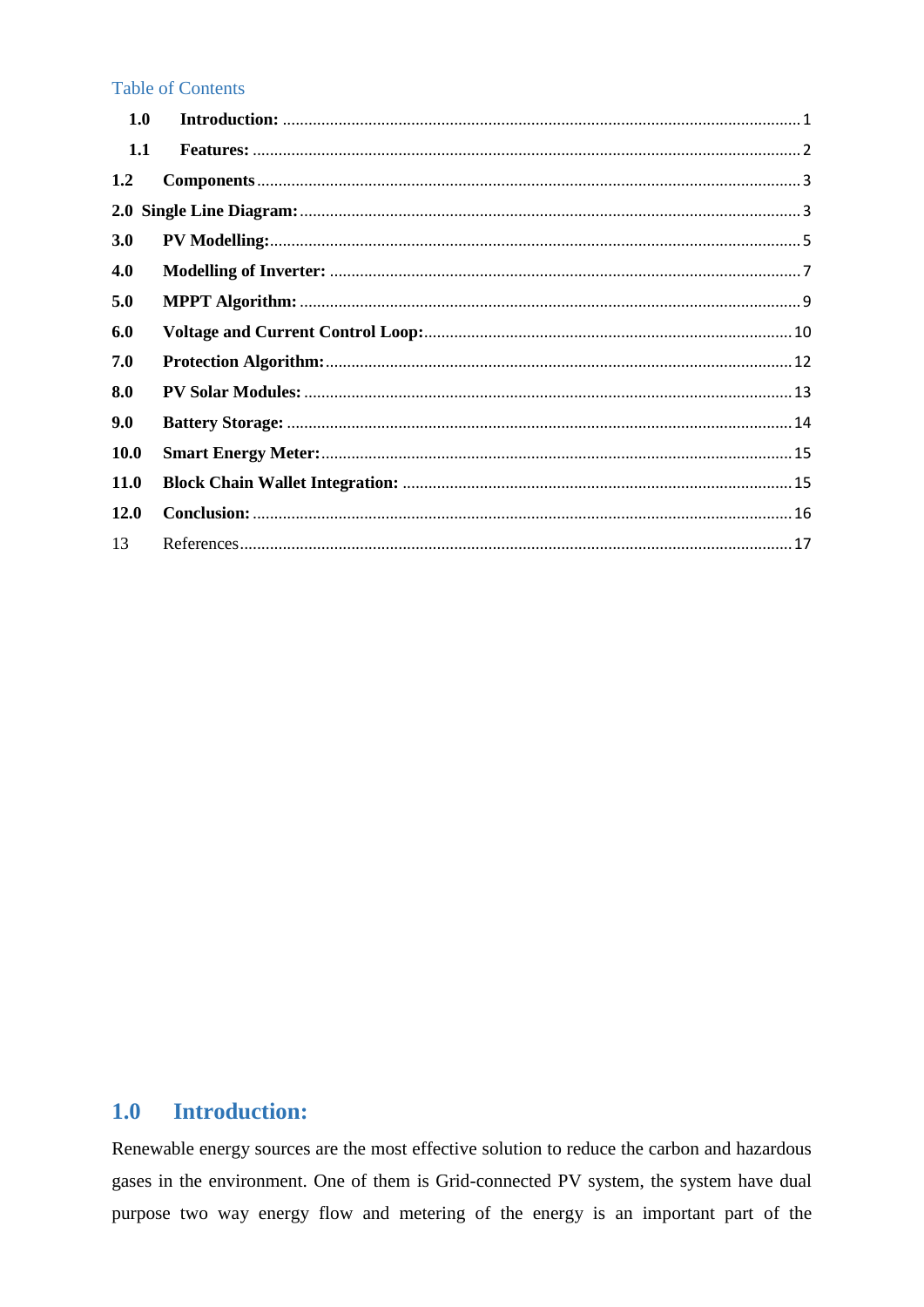measurement. The main source of the energy is solar energy, which is being converted by the solar cells, because the energy retrieved from the solar cells is DC so we need a good quality inverter to convert the energy to AC. Then the AC is fed into the home appliances and the extra energy is released to Grid. If due to some problem system is shut down then the energy can be retrieved from the Grid and the calculation of the energy is done by the smart energy meter, which plays an important role. Smart meter measures the difference of incoming and outgoing and then decided that user have to receive or pay the bill.

To investigate the problems such as protection, stability etc the modelling and simulation is performed in the DigSilent power factory and analysis is performed using the tools provided by the power factory. The smart energy meter with block chain technology in embedded to measure the energy flow with various options to pay the calculated bill. The topology for the Grid-connected PV system is given as below



#### **Fig.1 The concept of the Grid-connected PV system**

### <span id="page-2-0"></span>**1.1 Features:**

The main feature of the lantern are given below

- The system have dual purpose mode; smart energy meter.
- The lantern is atomically triggered based on fuses and circuit breakers.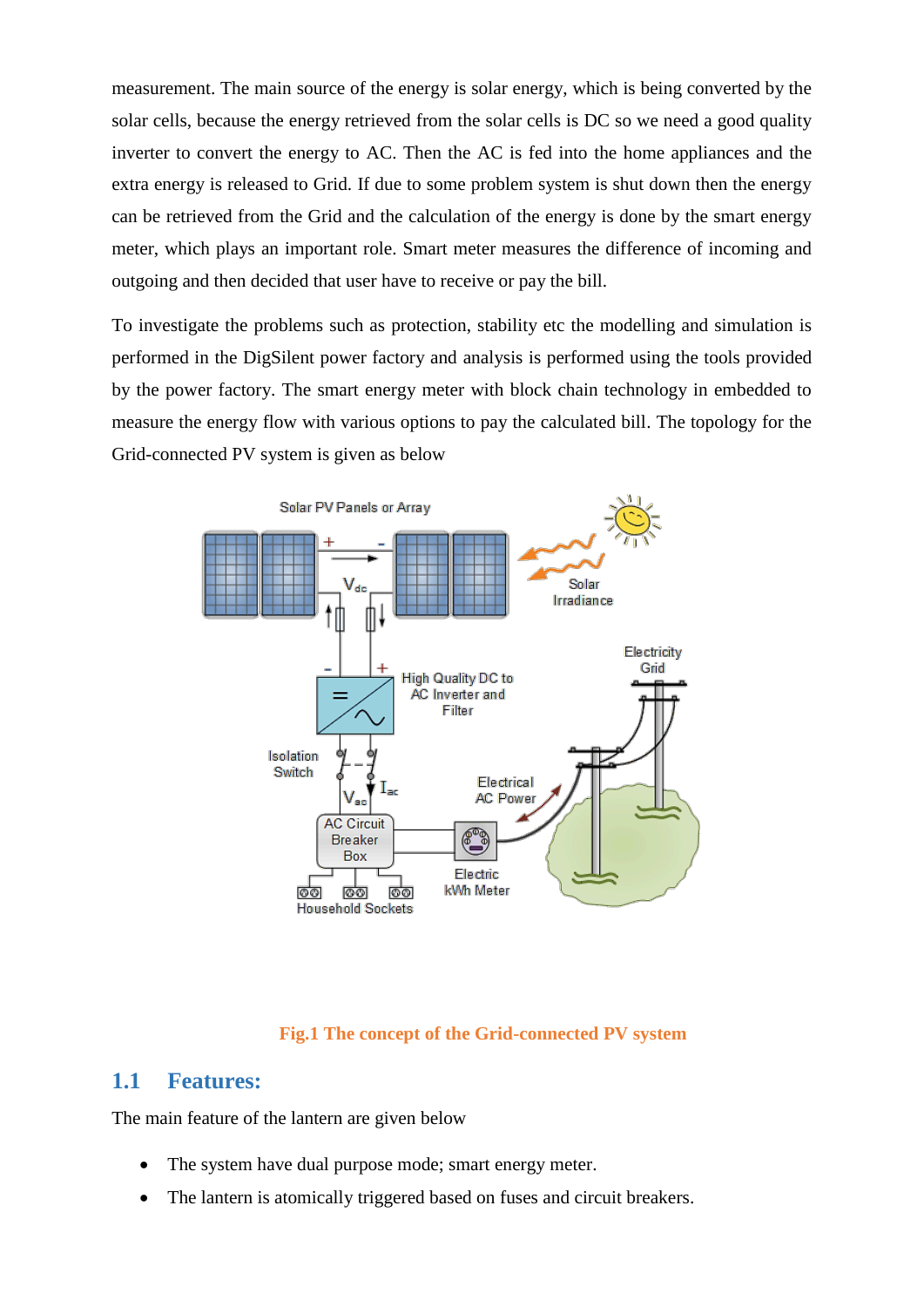- The system is low cost and renewable energy source to produce green globalization.
- The system have high quality inverter to convert the DC to AC.
- The system is renewable energy based as powered by solar energy.

## <span id="page-3-0"></span>**1.2 Components:**

The components of the system play an important part for the functionality of the system. The designed system is proposed using the low cost solution. To achieve the highest efficiency and compact size of the system, there are CHSM6610P-230, CHSM6610P-235 and CHSM6610P-240 three types of PV module used in the selected station's PV array. The components are their features are given below

• Solar PV Array.

The solar array id designed using the combination of the solar cells. The solar cells are connected in series and parallel based on the voltage and current requirement of the system.

- Inverter
- Inverter is an important part, which converter the produced DC into the AC. The main issue is that we can't get the exact sinusoidal from the inverter. There are harmonics in the output. To reduce these harmonics we have multilevel approach based on the design and requirement.
- Filter

The filter circuit is used to remove the ripples and harmonics from the output of the inverter.

• Smart energy Meter

This energy meter is called smart because it records the bidirectional energy measurements and create the difference of incoming and outgoing.

• Grid

This is the public Grid, the energy is drawn in case of the solar is not produced and extra energy is fed to the Grid.

## <span id="page-3-1"></span>**2.0 Single Line Diagram:**

The step by step description of the single line diagram is given as

• The single line contains the circuit representation of the Grid-connected PV system.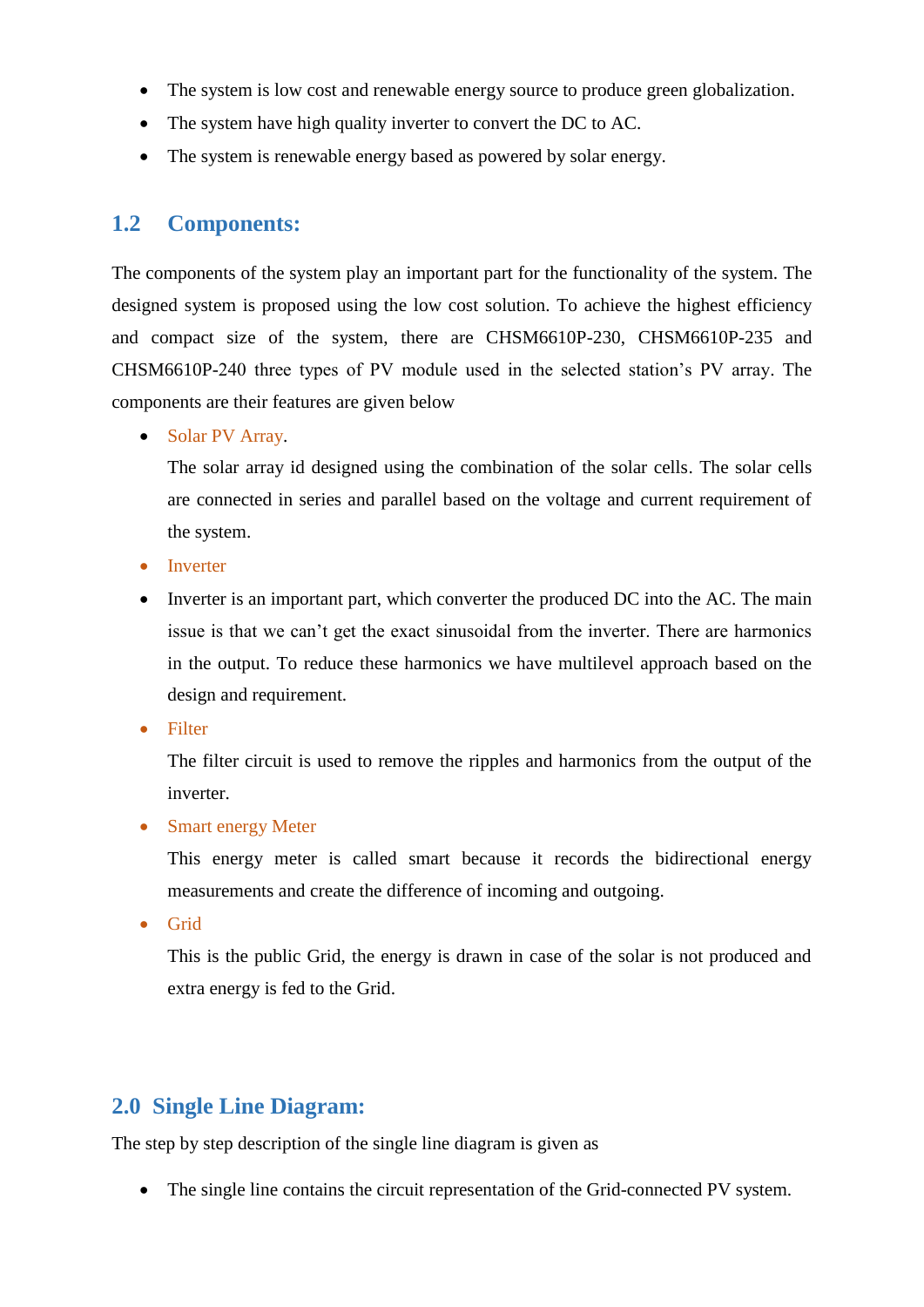- The components are connected from the elements given on the right side of the DigSilent power factory.
- To create the single line diagram from the top menu we have selected insert option and then we have selected the single line diagram.
- There are three transformers to step up and step down based on the specification.
- The PV array is modelled as a constant current source in the circuit.
- Inverter is used to convert the DC into AC.
- The following figure shows the procedure to create the single line diagram in the DigSilent power factory.

|                                                        | proprective contractory fore polaprice programs (ontainformed) |                         |
|--------------------------------------------------------|----------------------------------------------------------------|-------------------------|
| View<br>Edit<br>File                                   | Insert<br>Data Calculation<br>Output                           | Tools<br>Window<br>Help |
| ₩<br>Ę                                                 | Study Case<br>Grid                                             | ≏<br>ςMη                |
| <b>Study Case</b><br>07/02/2106 1<br>⊝                 | Variation                                                      | ð<br>⊞ 斗<br>k,<br>أهجأ  |
| <sup>G</sup> Study Case                                | Expansion Stage                                                |                         |
| Operation Scenario                                     | Single Line Diagram                                            |                         |
| <b>In</b> Operation Scena<br><b>In</b> Operation Scena | Geographic Diagram                                             |                         |
| 6 Operation Sce                                        | Virtual Instrument Panel                                       |                         |
| Grids (1 active)<br>※ Grid                             | Virtual Instrument                                             |                         |
|                                                        | Block / Frame Diagram                                          | ρ                       |
|                                                        | Version                                                        | ×.                      |
|                                                        |                                                                |                         |
|                                                        |                                                                | AC 10KV —               |

DigSILENT PowerFactory 15.1 - [Graphic : Diagrams\Grid.IntGrfnet]

#### **Fig.2 Single Line Diagram Insert Option**

Next we have create the Single line diagram as proposed in the paper. In the paper the single line diagram in not shown as a clear picture and having some hidden elements and only represents the main circuit.

The following figure shown the modelled single line diagram in the Digsilent Power factory.

| :\Grid.IntGrfnet]                                                                                                                    |                                                                                                                                                                                                                                                                                                                                                                                                                                        |
|--------------------------------------------------------------------------------------------------------------------------------------|----------------------------------------------------------------------------------------------------------------------------------------------------------------------------------------------------------------------------------------------------------------------------------------------------------------------------------------------------------------------------------------------------------------------------------------|
| Tools Window Help<br>Output                                                                                                          | id.IntGrfnet]                                                                                                                                                                                                                                                                                                                                                                                                                          |
| $\mathcal{R}$<br>3 5 5 5 2 2 4 5 4 5 5 6 7 8 5<br>屈 国<br>$\overline{\nabla}$                                                         | Window Help<br>Tools<br>:put                                                                                                                                                                                                                                                                                                                                                                                                           |
|                                                                                                                                      | 認言<br>】<br>$ \bullet\rangle\hspace{.1cm} \bullet\rangle\hspace{.1cm} \hspace{.1cm} \circ\rangle\hspace{.1cm} \hspace{.1cm} \hspace{.1cm} \hspace{.1cm} \hspace{.1cm} \hspace{.1cm} \hspace{.1cm} \hspace{.1cm} \hspace{.1cm} \hspace{.1cm} \hspace{.1cm} \hspace{.1cm} \hspace{.1cm} \hspace{.1cm} \hspace{.1cm} \hspace{.1cm} \hspace{.1cm} \hspace{.1cm} \hspace{.1cm} \hspace{.1cm} \hspace{.1cm} \hspace{.1cm} \hspace{.1cm}$<br>國 |
| $\circ$ $\Sigma$ $\Box$<br>$\ \mathcal{F}_n\ _{\mathcal{V}_n}$ , we are $\mathcal{F}_n$ , we are $\mathcal{F}_n$<br>$10\%$ $\bullet$ |                                                                                                                                                                                                                                                                                                                                                                                                                                        |
| <b>External Grid</b>                                                                                                                 | $\circledS$ $\Sigma$ $\blacksquare$<br> 李田斗  哲省12 <br>$\mathbb{E}[\mathcal{C}^{\perp} \mathcal{C}^{\perp}]$                                                                                                                                                                                                                                                                                                                            |
|                                                                                                                                      |                                                                                                                                                                                                                                                                                                                                                                                                                                        |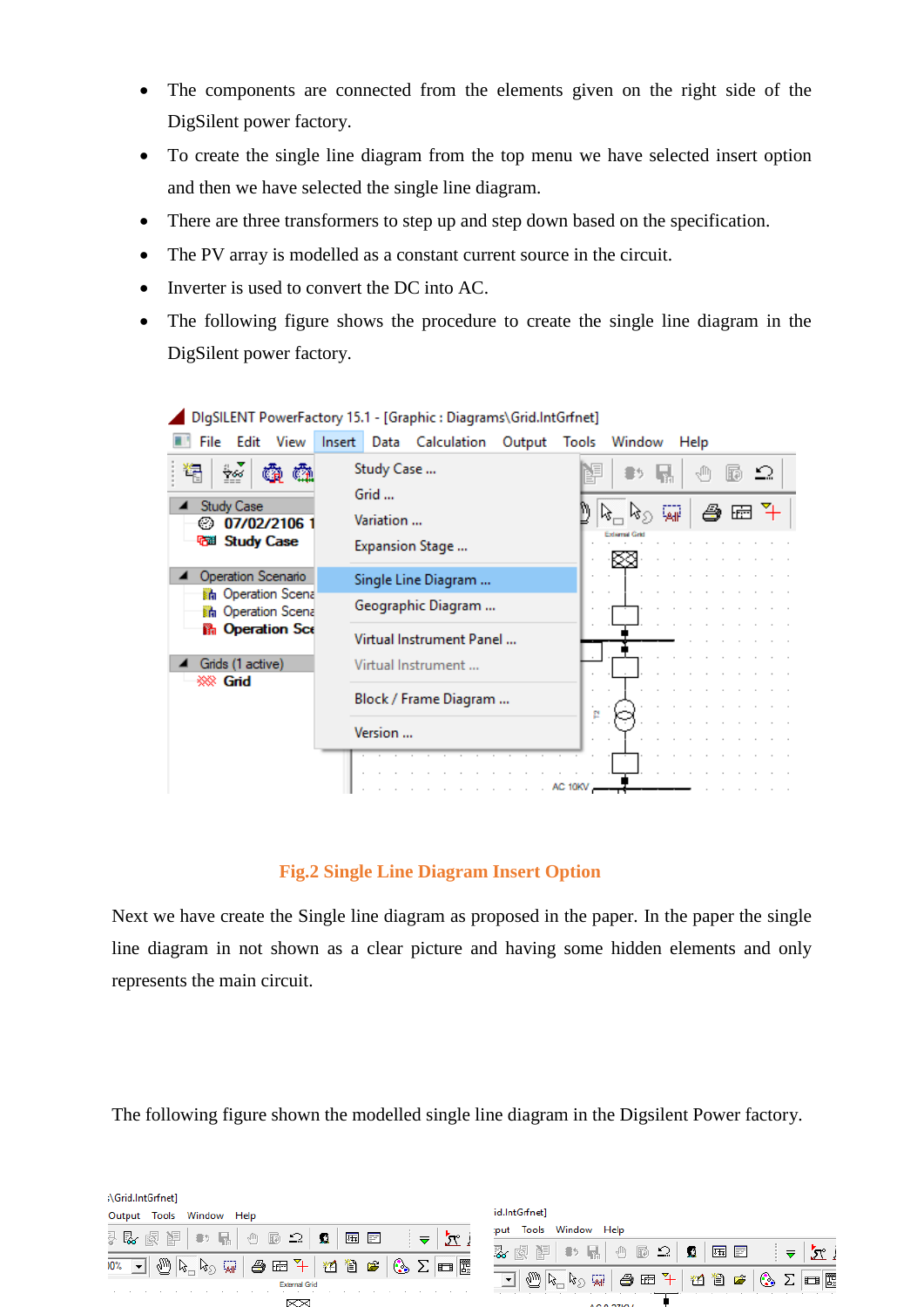

**Fig.3 & 4 Complete Single Line Diagram on the Grid-connected PV System**

## <span id="page-5-0"></span>**3.0 PV Modelling:**

PV modules are designed with the combination of the solar cells. Inside the cells are connected in series or parallel to meet the design requirement. The basic structure resembles to the modelling of the simple diode. The basic equation are implemented in the block/frame diagram to model the PV array.

The equivalent circuit of the solar cell is given below

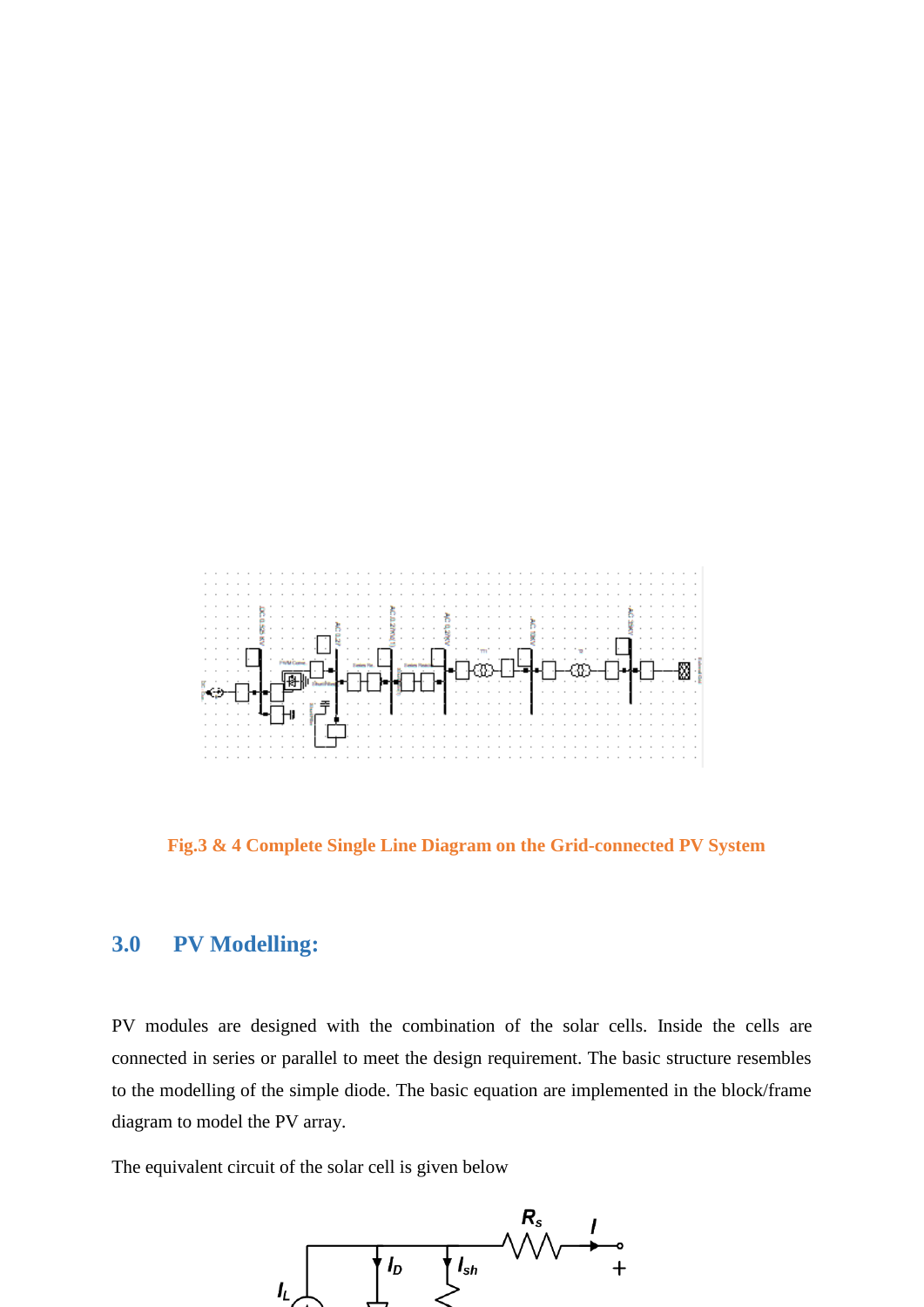#### **Fig. 5 Modelling of the solar cell**

The current equations for the PV are given as below

$$
I = I_{ph} - I_o exp(\frac{v + IR_S}{Vt})
$$

$$
I_{o = \frac{I_{sct}}{\exp(\frac{V_{oct}}{Vt})}}
$$

Similarly the equation for the output voltage is given as

$$
V_{oc} = V_{oct}(\frac{lnE}{lnE_{stc}})
$$

To create the PV array model in the DigSilent power factory we have selected the insert option as shown below.

| View<br>File<br>Edit                                                                                                                                     | <b>Insert</b><br>Data Calculation                                                               | Output Tools Window<br>Help           |
|----------------------------------------------------------------------------------------------------------------------------------------------------------|-------------------------------------------------------------------------------------------------|---------------------------------------|
| ≑তর<br><b>Study Case</b><br>07/02/2106 1<br>0<br><sup>G</sup> Study Case<br>Operation Scenario<br><b>In</b> Operation Scena<br><b>In</b> Operation Scena | Study Case<br>Grid<br>Variation<br>Expansion Stage<br>Single Line Diagram<br>Geographic Diagram | B-<br><b>Seat</b><br>. BRIT<br>AC SWV |
| 6 Operation Sce<br>Grids (1 active)<br>※ Grid                                                                                                            | Virtual Instrument Panel<br>Virtual Instrument                                                  |                                       |
|                                                                                                                                                          | Block / Frame Diagram                                                                           | AC TORV                               |
|                                                                                                                                                          | Version                                                                                         |                                       |

### DigSILENT PowerFactory 15.1 - [Graphic : Diagrams\Grid.IntGrfnet]

### **Fig. 6 Insertion of Block/Frame Diagram**

Block/ Frame diagram provides the platform for the DSL (DigSilent Simulation Language) and electrical specification of CHSM6610P-235 modules is chosen for the modelling. The modelling of the PV is given as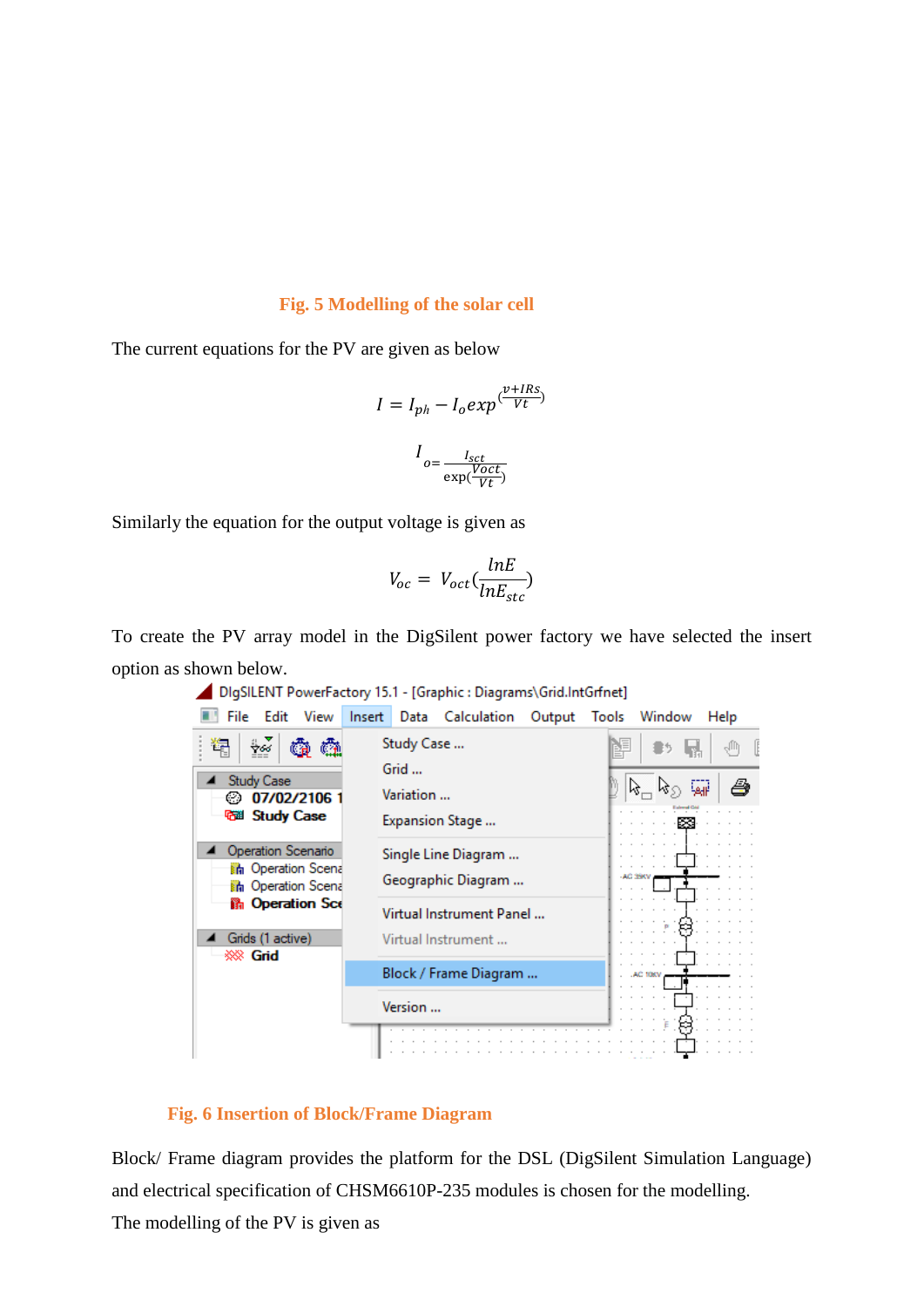



**Fig. 7 Modelling of the PV Array**

## <span id="page-7-0"></span>**4.0 Modelling of Inverter:**

Inverter is an elementary part in the modelling of the Grid-connected PV system as it converts the DC to AC for the use of the appliances. The inverter consists on the three full bridge MOSFET's and the output signal is based on the switching of these MOSFET's so the control strategy for these MOSTEF's is an important part of the inverter. The topology of the inverter is given below



#### **Fig. 8 Topology of the Solar Inverter**

To get the high quality sinusoidal signal with lowest percentage of harmonics, multilevel inverter is recommended. As we increase the number of levels then the control strategy becomes complex. Idc is the input of the inverter, Idc is generated by PV and the filtered sinusoidal in the output of the inverter. The Modelling of the inverter is implemented in the frame/block diagram using DigSilent power factory.

DigSILENT PowerFactory 15.1 - [Graphic : User Defined Models\Inverter\_Control\Graphic.IntGrfnet] File Edit View Insert Data Calculation Output Tools Window Help

| <b>Tart</b> | কৰৰ | a di San<br><b>CONTRACTOR</b><br>商 |                   | -14 |  |  |  |  |    | 压 |  | . .            | . . |  |  | ₩ | ື່      |
|-------------|-----|------------------------------------|-------------------|-----|--|--|--|--|----|---|--|----------------|-----|--|--|---|---------|
|             |     | <b>The County of the County</b>    | - Bel<br>----<br> |     |  |  |  |  | -- |   |  | $\overline{ }$ |     |  |  |   | $P = 2$ |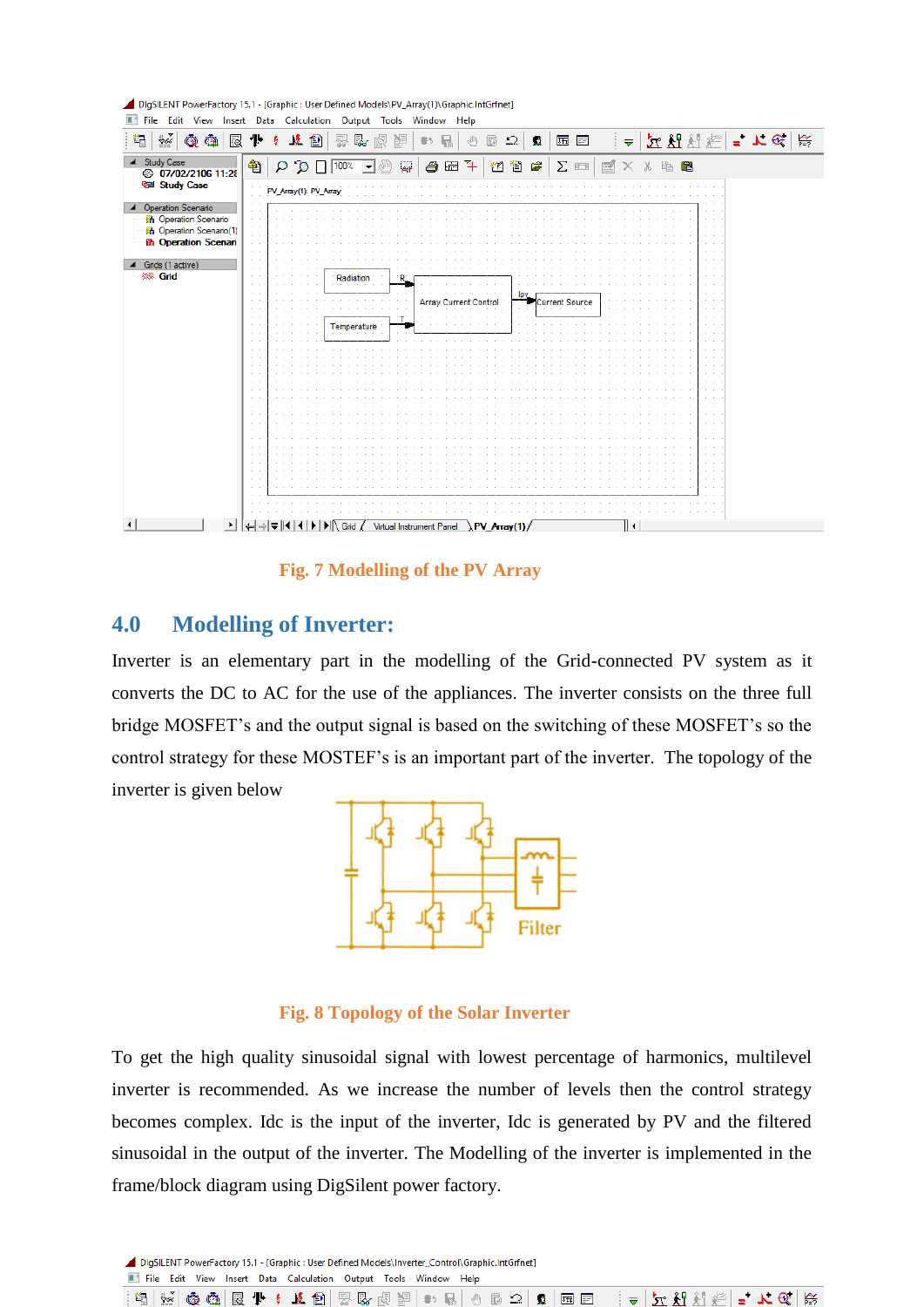## **Fig. 9 Inverter Control Algorithm Modelling in DigSilent Power Factory**

| $S_{\rm 11}$ | $S_{\rm 12}$ | $S_{\rm 31}$ | $\rm V_{ab}$                     | $\rm V_{bc}$       | $\rm V_{ca}$                     |
|--------------|--------------|--------------|----------------------------------|--------------------|----------------------------------|
| $\bf{0}$     | $\mathbf{0}$ | $\bf{0}$     | $\bf{0}$                         | $\bf{0}$           | $\mathbf{0}$                     |
| $\bf{0}$     | $\mathbf{0}$ | $\mathbf{1}$ | $\bf{0}$                         | $\mathbf{-V_{DC}}$ | $\rm V_{DC}$                     |
| $\bf{0}$     | $\mathbf{1}$ | $\mathbf{0}$ | $\text{-}\mathrm{V}_\mathrm{DC}$ | $\rm V_{DC}$       | $\mathbf{0}$                     |
| $\bf{0}$     | $\mathbf{1}$ | $\mathbf{1}$ | $\text{-}\mathrm{V}_{\text{DC}}$ | $\bf{0}$           | $\text{-}\mathrm{V}_{\text{DC}}$ |
| $\mathbf{1}$ | $\bf{0}$     | $\mathbf{0}$ | $\rm V_{DC}$                     | $\bf{0}$           | $-V_{DC}$                        |
| $\mathbf{1}$ | $\bf{0}$     | $\mathbf{1}$ | $\rm V_{DC}$                     | - $V_{DC}$         | $\mathbf{0}$                     |
| 1            | $\mathbf{1}$ | $\mathbf{0}$ | $\pmb{0}$                        | $\rm V_{DC}$       | $\mathbf{-V_{DC}}$               |
| $\mathbf{1}$ | $\mathbf{1}$ | $\mathbf{1}$ | $\bf{0}$                         | $\bf{0}$           | $\bf{0}$                         |

The switching state of the MOSFET's in the three-phase inverter is shown below

## **Fig.10 Switching State table for the Inverter control**

The modelled equations for the control of the three phase inverter are given below

$$
V_{an=\frac{VDC}{3}(2S_{11}-S_{21}-S_{31})}
$$
  

$$
V_{bn=\frac{VDC}{3}(2S_{11}-S_{21}-S_{31})}
$$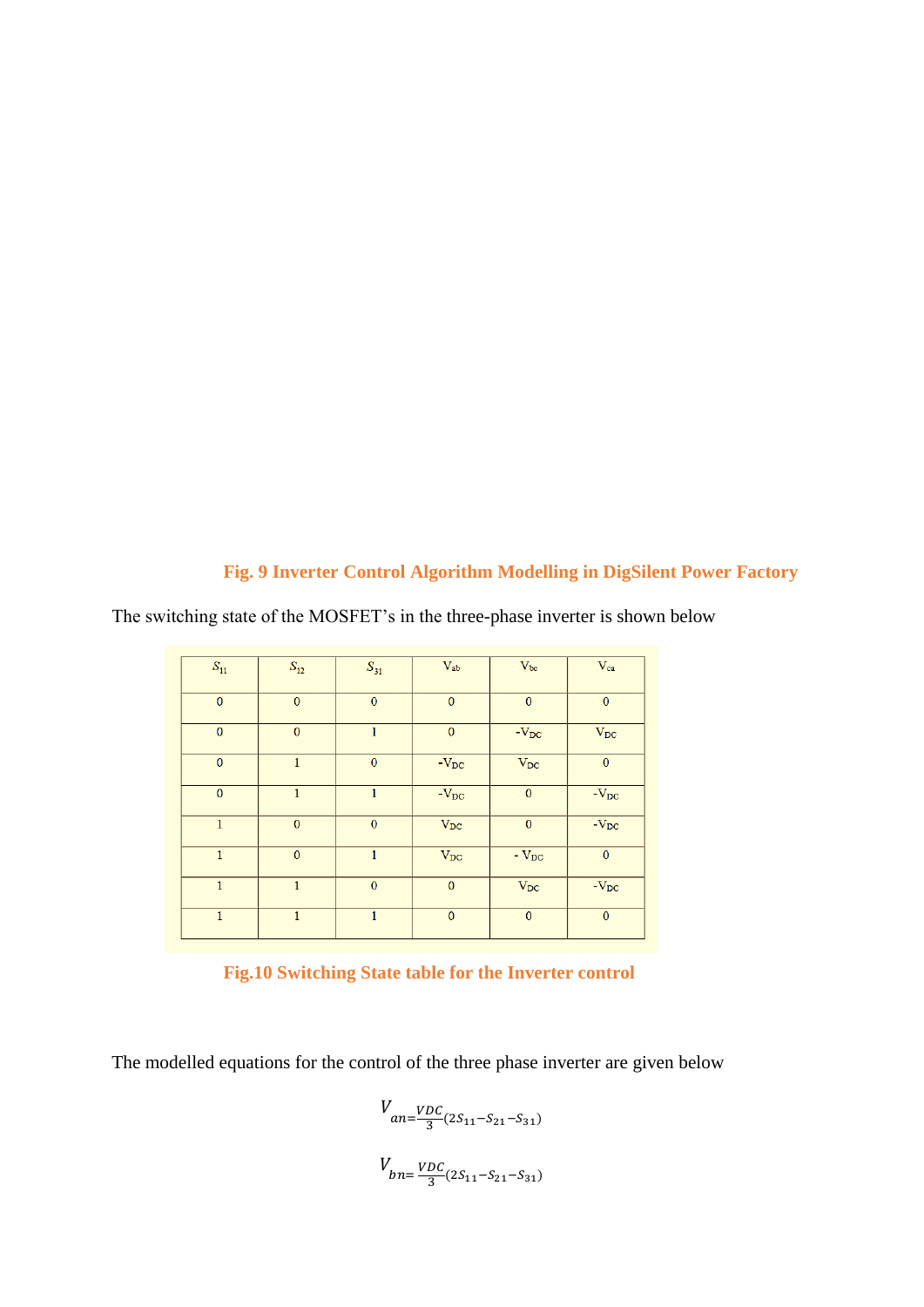$$
Vcn = \frac{VDC}{3}(2S_{31} - S_{21} - S_{11})
$$

The equations are implemented as given below

| phic : User Defined Models\Inverter_Control\Graphic.IntGrfnet]                            |                                                                          |                     |
|-------------------------------------------------------------------------------------------|--------------------------------------------------------------------------|---------------------|
| Calculation Output Tools Window Help                                                      |                                                                          |                     |
| 累累國<br>【 12<br>醒                                                                          | 역 3 1 월 출 E R 전<br>$E \Omega$<br>届 国<br>J<br>$\Rightarrow$ $\Box$<br>ਂ ਢ |                     |
| $\mathcal{C}^{\prime}$ C<br>$100\%$ $\blacktriangleright$ $\binom{100}{2}$<br><b>Sept</b> | <b>Z 田 國 X &amp; 略 略</b><br>台田斗<br>稻省<br>$\bullet$                       |                     |
| erter_Contro                                                                              | Block Definition - User Defined Models\Inverter_Control.BlkDef           | ?<br>$\times$       |
| <b>Basic Data</b>                                                                         | <b>Additional Equations</b>                                              | OK                  |
| Equations                                                                                 | V (an=VDC/3(2S 11-S 21-S 31))                                            |                     |
| <b>MPPT</b><br>Description                                                                | $V$ (bn= VDC/3 (2S 11-S 21-S 31))<br>Vcn= VDC/3(2S 31-S 21-S 11)         | Cancel              |
| Ud                                                                                        |                                                                          | Contents            |
| Modsun                                                                                    |                                                                          | Equations           |
| ∴ lai                                                                                     |                                                                          | Macro Equat.        |
| Measur                                                                                    |                                                                          |                     |
|                                                                                           |                                                                          | Check               |
| PL1.                                                                                      |                                                                          | Check Inc.          |
|                                                                                           |                                                                          | Pack                |
|                                                                                           |                                                                          |                     |
| Va                                                                                        |                                                                          | Pack->Macro         |
| Measuri                                                                                   |                                                                          | Encrypt             |
|                                                                                           |                                                                          |                     |
|                                                                                           |                                                                          |                     |
|                                                                                           | $\leftarrow$                                                             |                     |
|                                                                                           | <b>图 MOD OVR READ</b><br>Ln 1, Col 1                                     |                     |
| $  \mathbf{4}  \mathbf{4}  $                                                              | Additional Parameter                                                     |                     |
| 2018 15                                                                                   | Additional Internal Variables                                            |                     |
| 2018 15<br>2018 15                                                                        | Parameter Mapping                                                        |                     |
|                                                                                           |                                                                          |                     |
|                                                                                           |                                                                          | Adtivat<br>Gn th Sa |

## <span id="page-9-0"></span>**5.0 MPPT Algorithm:**

The MPPT is basically the algorithm that optimizes the maximum power output and integrates the battery of Grid connected system. This includes the implementation of the algorithm to extract the maximum from the PV. With the change in the radiation, solar intensity and temperature the power in the PV varies with time so the MPPT algorithm is implemented to cover this problem. In this implementation perturbation and observation method is implemented in the frame/ block diagram using DigSilent power factory.

The implementation of the MPPT algorithm in the DigSilent is show as below.

| DIqSILENT PowerFactory 15.1 - [Graphic : User Defined Models\MTTP_Algoritm\Graphic.IntGrfnet] |                                                                                                                                |  |  |  |  |  |  |  |  |  |
|-----------------------------------------------------------------------------------------------|--------------------------------------------------------------------------------------------------------------------------------|--|--|--|--|--|--|--|--|--|
| File<br>Edit<br>View                                                                          | Insert Data Calculation<br>Window Help<br>Output<br>Tools                                                                      |  |  |  |  |  |  |  |  |  |
| 鞫<br>Ġ.<br>ō<br>l e<br>কৰৰ                                                                    | $=$ $K$ $\circledcirc$<br>恳<br>ā<br>Å₹<br>距<br>屈<br>5<br>⊵<br>評 經<br>同<br>懰<br>f<br>50<br>-JM<br>п<br>属<br>$\overline{\nabla}$ |  |  |  |  |  |  |  |  |  |
| <b>Study Case</b><br>$\overline{ }$<br>07/02/2106 11:28<br>€9                                 | €<br>ð<br>∓<br>ħ<br>Σ<br>喦<br>œ<br>巨名<br>G<br>۲A<br>田<br>峰<br>أهجأ<br>$\overline{\phantom{a}}$<br>Øш.                          |  |  |  |  |  |  |  |  |  |
| <b>Gall</b> Study Case                                                                        | <b>MTTP Algoritm</b>                                                                                                           |  |  |  |  |  |  |  |  |  |
| <b>Operation Scenario</b>                                                                     | $\sim$ $\sim$<br>$\cdots$                                                                                                      |  |  |  |  |  |  |  |  |  |
| h Operation Scenario                                                                          | $\cdots$<br>$\cdots$                                                                                                           |  |  |  |  |  |  |  |  |  |
| <b>In</b> Operation Scenario(1)                                                               | $\cdots$<br>$\sim$<br>$\sim$<br>.<br>$\sim$                                                                                    |  |  |  |  |  |  |  |  |  |
| h Operation Scenario(2)                                                                       | Udc<br>Uoltage<br>$\sim$<br>$\sim$<br>$\cdots$                                                                                 |  |  |  |  |  |  |  |  |  |
| in Operation Scenario(3)                                                                      | Sample<br>Measurement<br>$\sim$<br>$\cdots$<br>. .<br>All Party                                                                |  |  |  |  |  |  |  |  |  |
| in Operation Scenario(4)                                                                      | .<br>$\cdots$<br>. .<br>$Udc(k+1)$<br>$\cdots$<br>$\cdots$<br>$\sim$                                                           |  |  |  |  |  |  |  |  |  |
| <b>In</b> Operation Scenario(5)                                                               | $\cdots$<br>Shifter1<br>$\cdots$<br>$\cdots$                                                                                   |  |  |  |  |  |  |  |  |  |
| <b>In</b> Operation Scenario(6)                                                               | $\sim$<br>$\sim$<br>$\cdots$<br>$\cdots$<br>Clock<br>Observation<br>$\sim$<br>and the con-<br>.<br>$\sim$                      |  |  |  |  |  |  |  |  |  |
| in Operation Scenario(7)                                                                      | and<br>$\sim$                                                                                                                  |  |  |  |  |  |  |  |  |  |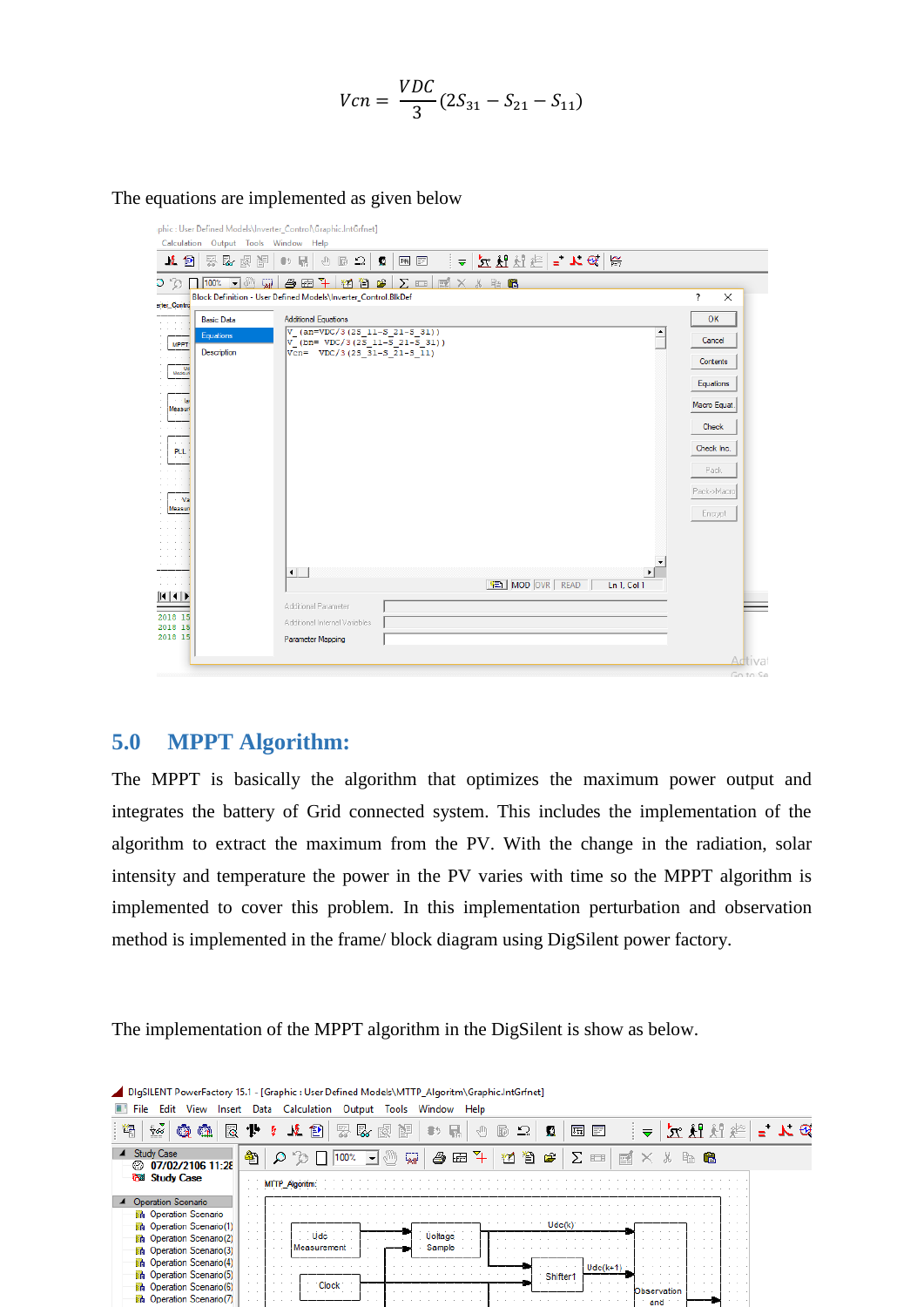#### **Fig. 12 Modelling of the MPPT algorithm DigSilent power factory**

The current samples and voltage samples are calculated on the base of the current and voltage measurement from the PV. The next state in the model is calculated by the shifter1 and shifter 2 and similarly the observation and measurement is responsible to extract the maximum energy from the PV.

## <span id="page-10-0"></span>**6.0 Voltage and Current Control Loop:**

The voltage and current control loop are fundamental components of the inverter algorithm. As variation of the load causes the variation in the current and over current can drain the voltage. To handle these all situations the voltage current loop and current control loop works simultaneously and produces the required power at the output. These are called the two loop algorithm. Voltage loop controller have basically PI controller to regulate the voltage for the output. Integrator output is compared with the reference voltage and then the output is fed to the outer voltage loop which adjusts the required voltage.

The implementation of the voltage control loop in the DigSilent power factory is given below.

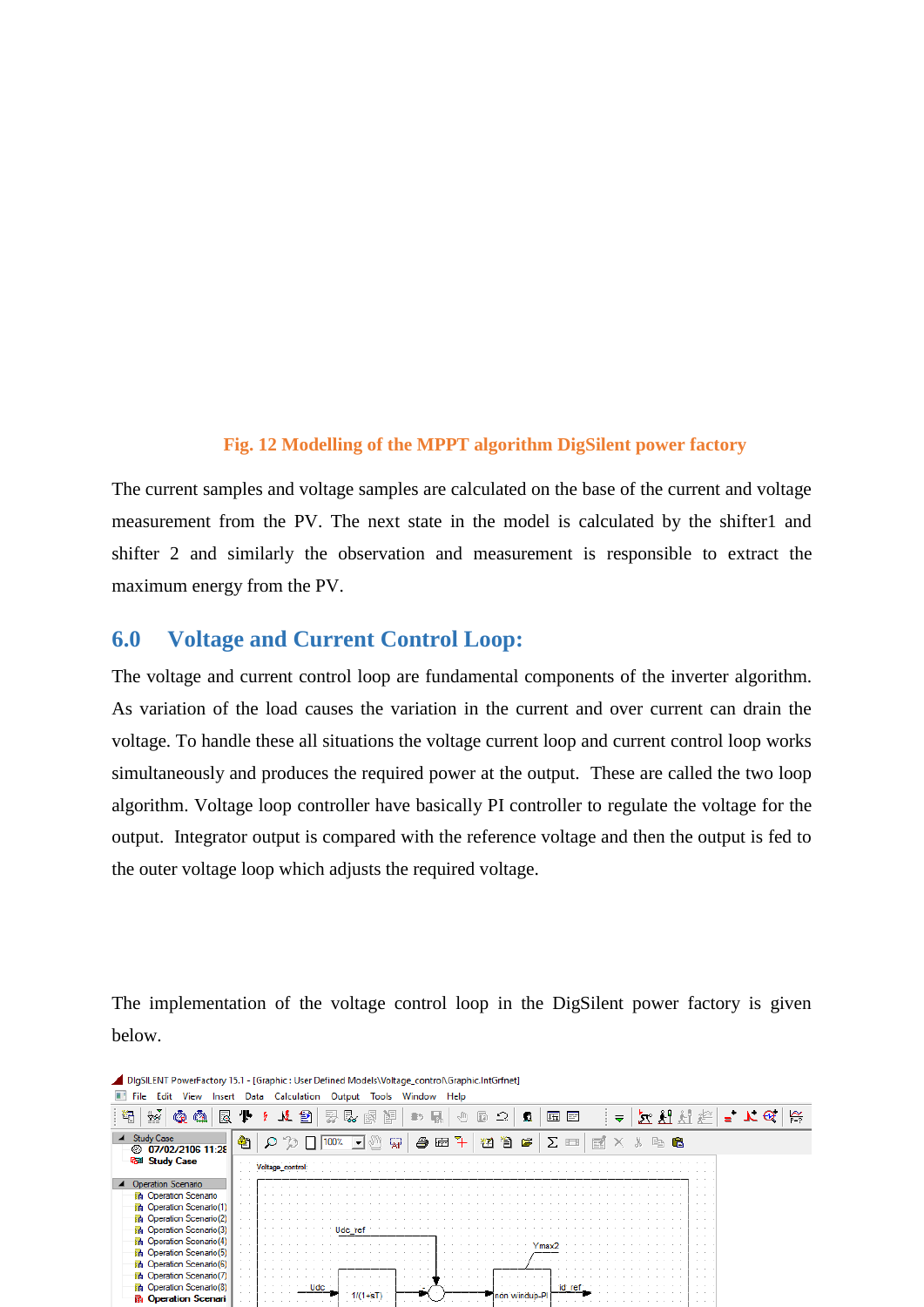#### **Fig. 13 Modelling of the Current control loop in the DigSilent power factory**

The current control loop contains on the two inverter components; one is d and other is q. These two signals are feed to parallel integrator and then limited as the modulation, which gives the output signals.

The modelling of the current control loop in the DigSilent power factory is given below.

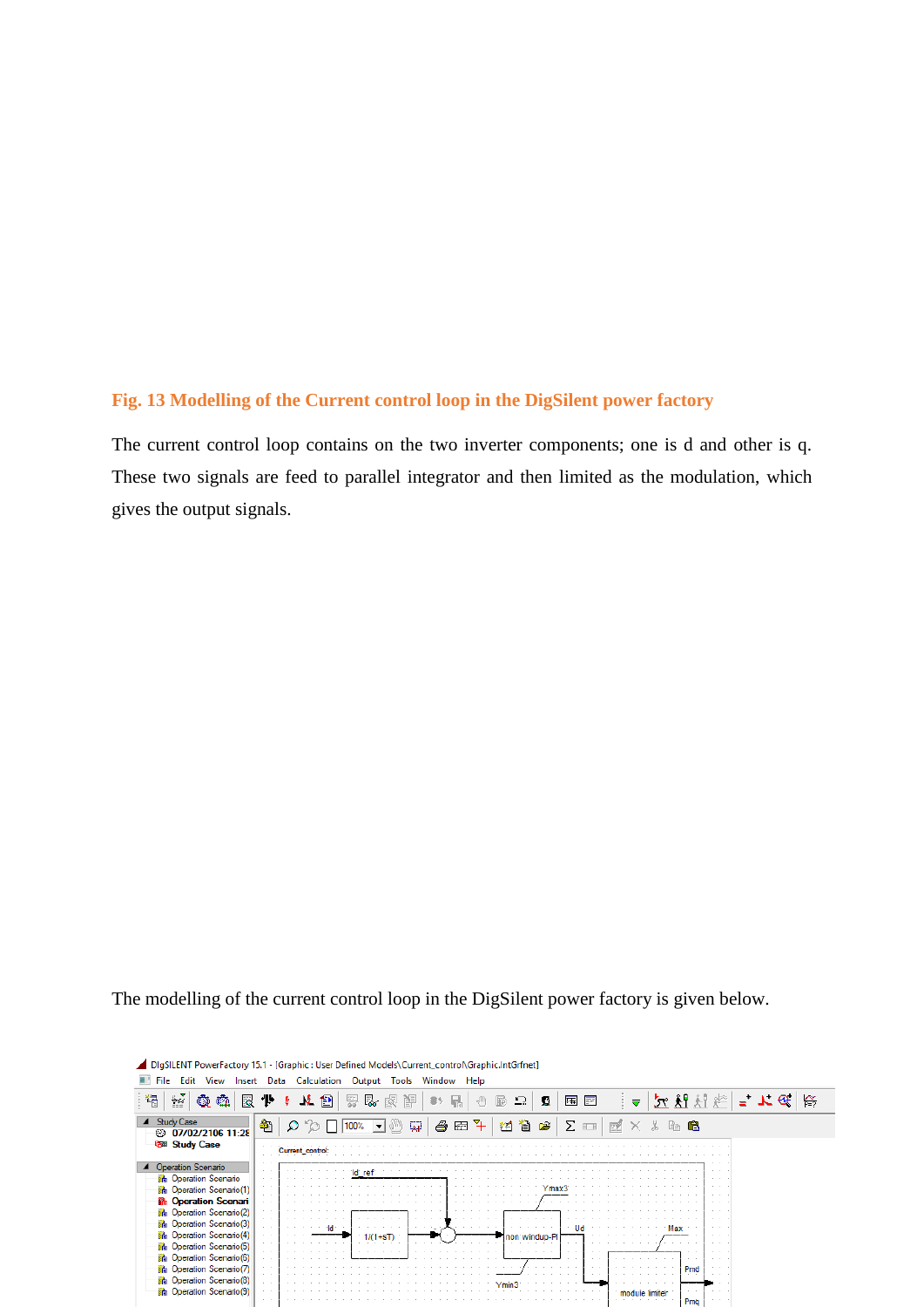## <span id="page-12-0"></span>**7.0 Protection Algorithm:**

The protection algorithm controls the both current and voltage and prevents the over voltage and current at the output of the inverter. The implementation of the protection algorithm is based on the limiter circuit. Which limits the output of the inverter. If the current or the voltage at the output increases from a certain limit as defined 1.5In then it automatically shut downs.



The implementation of the protection algorithm in the DigSilent power factory is given below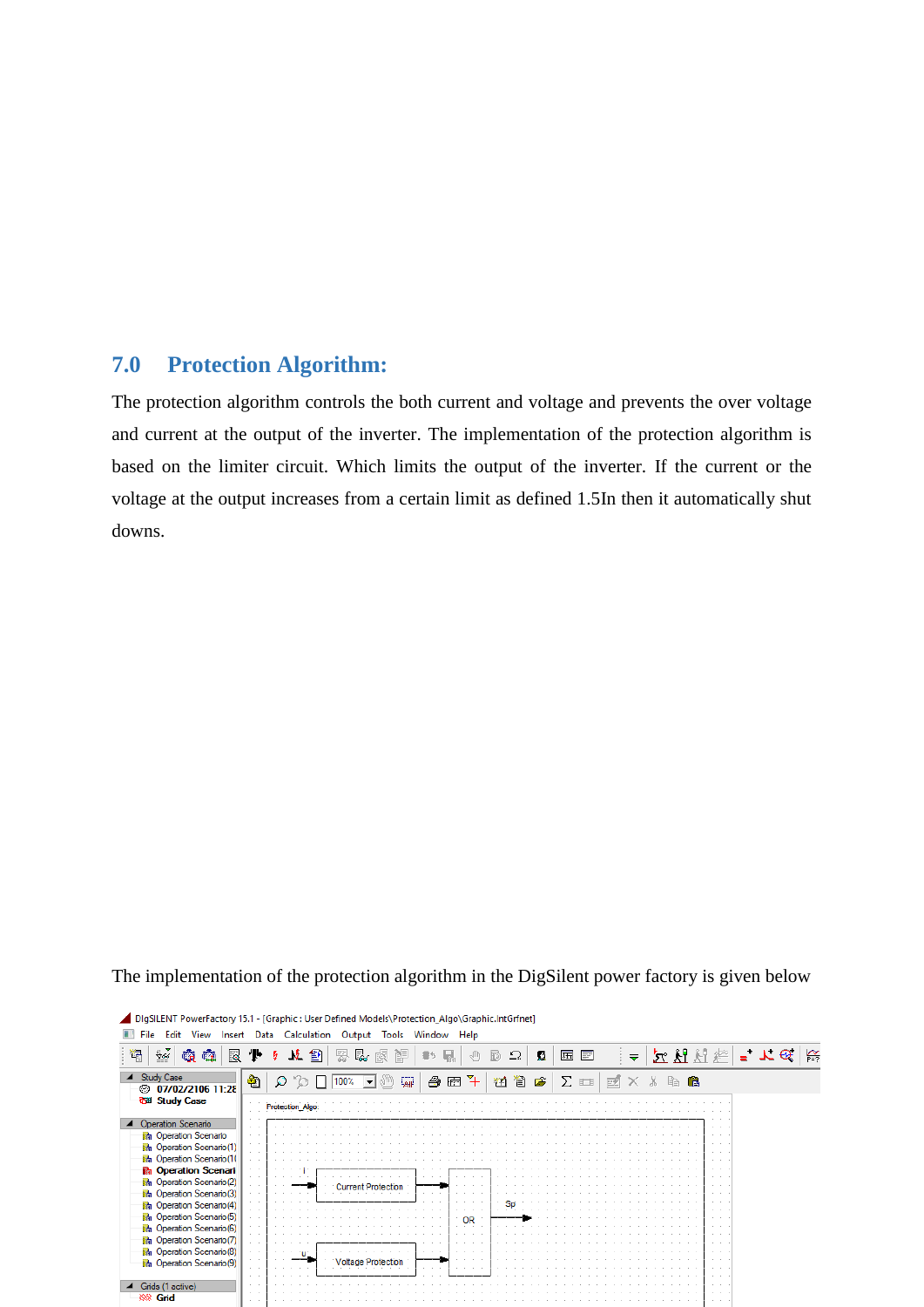#### **Fig. 15 Modelling of the protection algorithm in the DigSilent power factory**

## <span id="page-13-0"></span>**8.0 PV Solar Modules:**

PV solar modules are basic components to extract the enegy from the sun and then convert it into electrical energy. The PV solar modules have two types of the implementation which are given below.

#### **PV Solar Park:**

The solar PV modules are constructed with the solar cells. This consists the installation of the PV solar modules into open land. This needs to connect more than one PV modules connected in series and parallel according to circuitry. 1 acre is equivalent to 4046.86 square meters, and you can install roughly 150 watts of capacity per m2. Therefore:

• Possible PV system capacity =  $4046.86$  m2 x  $150$ W/m2 =  $607,029$  W

We can install slightly over 600 kW of capacity in one acre of land. According to the estimation of an African's house consumes a 5,000 W in an hour. In 24 hours a house will consume 120,000 W. So one acre farm can continuously feed 5 houses for 24 hours.

#### **Rooftop PV Modules:**

This is an efficient way to use the natural resources as the energy can be collected from the rooftop of the houses. Mostly rooftops are curved and the maximum average capacity to install less than 20 panels. But this needs separate smart energy meter for every house, which will measure the bidirectional energy flow. The rooftop topology is given below.

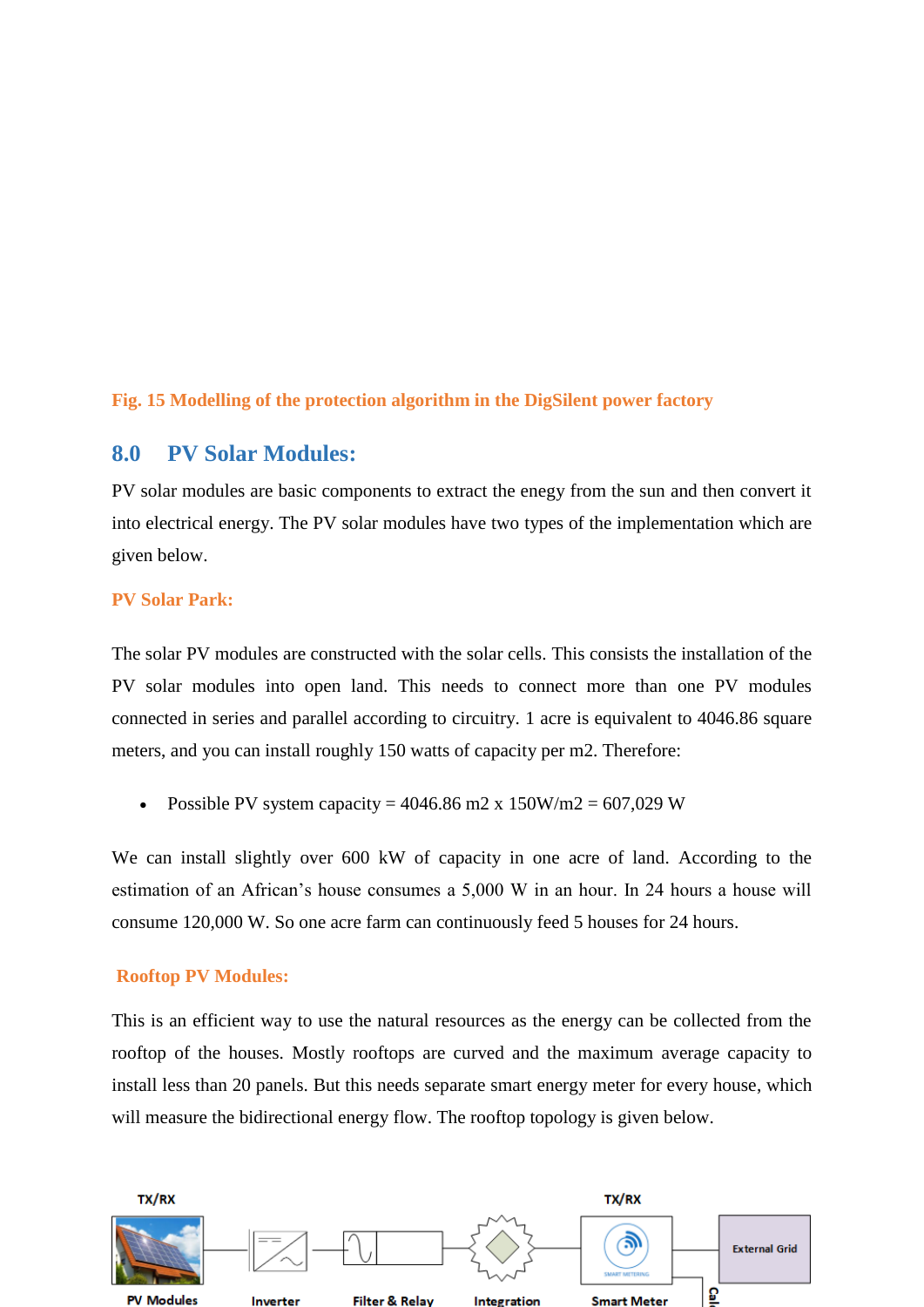#### **Fig. 16 Roof top based PV installation topology**

## <span id="page-14-0"></span>**9.0 Battery Storage:**

In our designed model we need to integrate the batteries to store the energy for the rest of the 12 hours in a day. The average sunshine is 12 hours and to use energy we need battery banks to store the rest of the energy in the day time. Many different types of organizations are developing and manufacturing solar battery products, from automotive companies to tech start-ups. While a major automotive company entering the energy storage market likely has a longer history of product manufacturing, they may not offer the most revolutionary technology. So we prefer to use the Lithium ion batteries for the battery bank. On average the voltage rating of the panel is between the 16 and 17 v so we prefer to use the 16V rating of the lipo batteries.

The following figure shows the integrated battery bank for the storage of the DC energy extracted from PV modules.

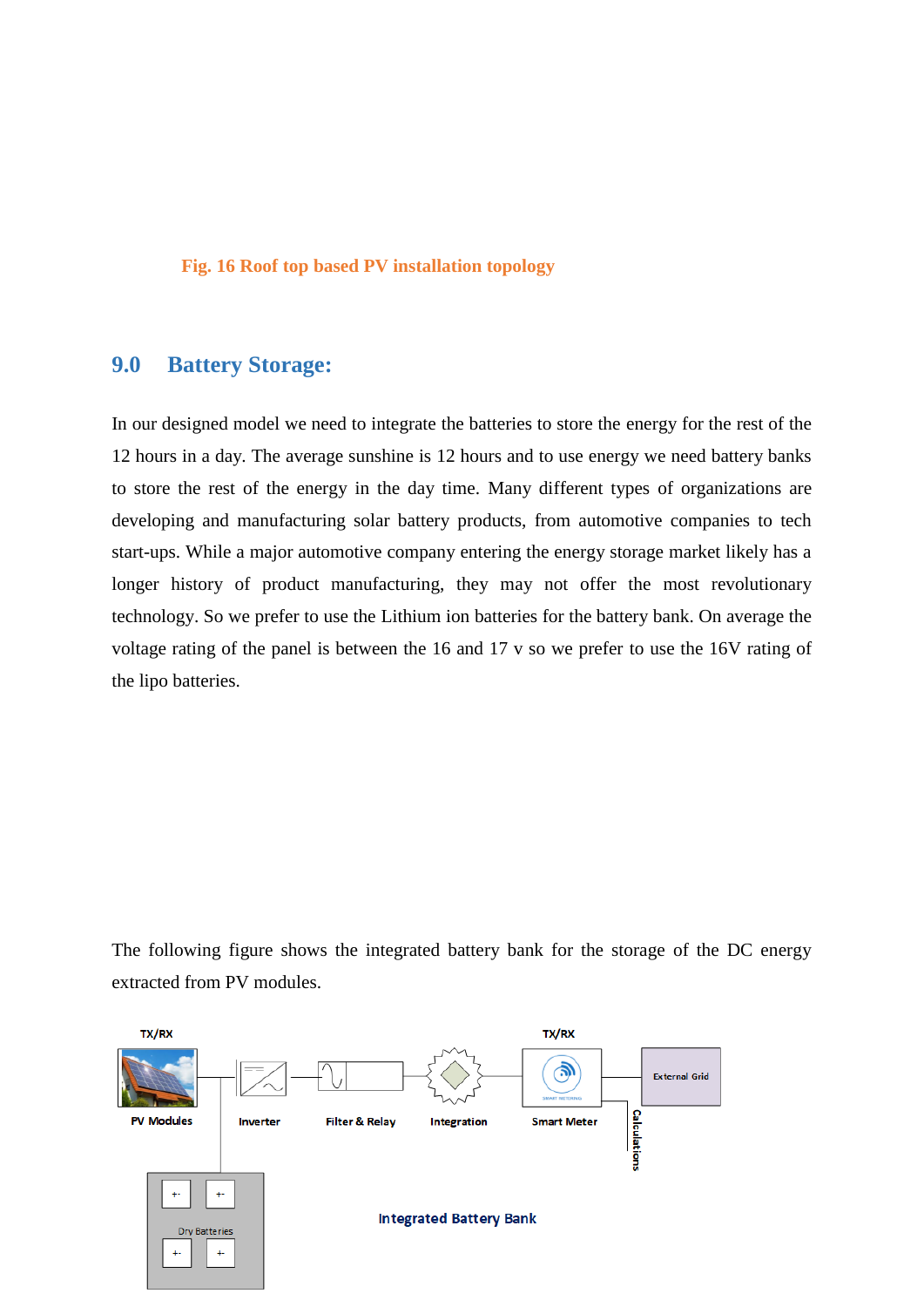#### <span id="page-15-0"></span>**10.0 Smart Energy Meter:**

We need to integrate the smart energy meter especially to the rooftop consumers. The smart meter measures the bidirectional flow of the energy from PV to grid and vice versa. The advanced meter that can send reading digitally with more accurate results to energy suppliers. With the help of smart meters one can easily understand the usage of energy. The meter takes the difference of the incomings and outgoings, if the difference is positive then Supplier Company will pay to the consumer and vice versa. This means households will no longer rely on estimated energy bills or have to provide their own regular readings. Smart meters will also come with an in-home display. This display gives the household real-time usage info, including kWh use and cost. The complete picture of the system is shown below with the extended version of the smart meter.



**PV-Connected Smart Grid (Complete Setup)** 



## <span id="page-15-1"></span>**11.0 Block Chain Wallet Integration:**

The calculation of the energy is performed by the smart meter. The tariff of the energy is adjusted by the service provider and it is automatically updated by the system admin connected to database. It will support many types of the crypto currencies like Ethereum, Bitcoin, Litecoin etc. Block chain technology originated from the cryptocurrency Bitcoin. It is a data structure architecture kept consistent by 'blocks' stored and maintained by every device connected to the block chain network. These 'blocks' are permanent time-stamped transaction records where each block links to the preceding block to create a ledger, allowing users to track and verify all submissions to the system. The integration of the block chain technology will enable the user to pay the bill easily with safety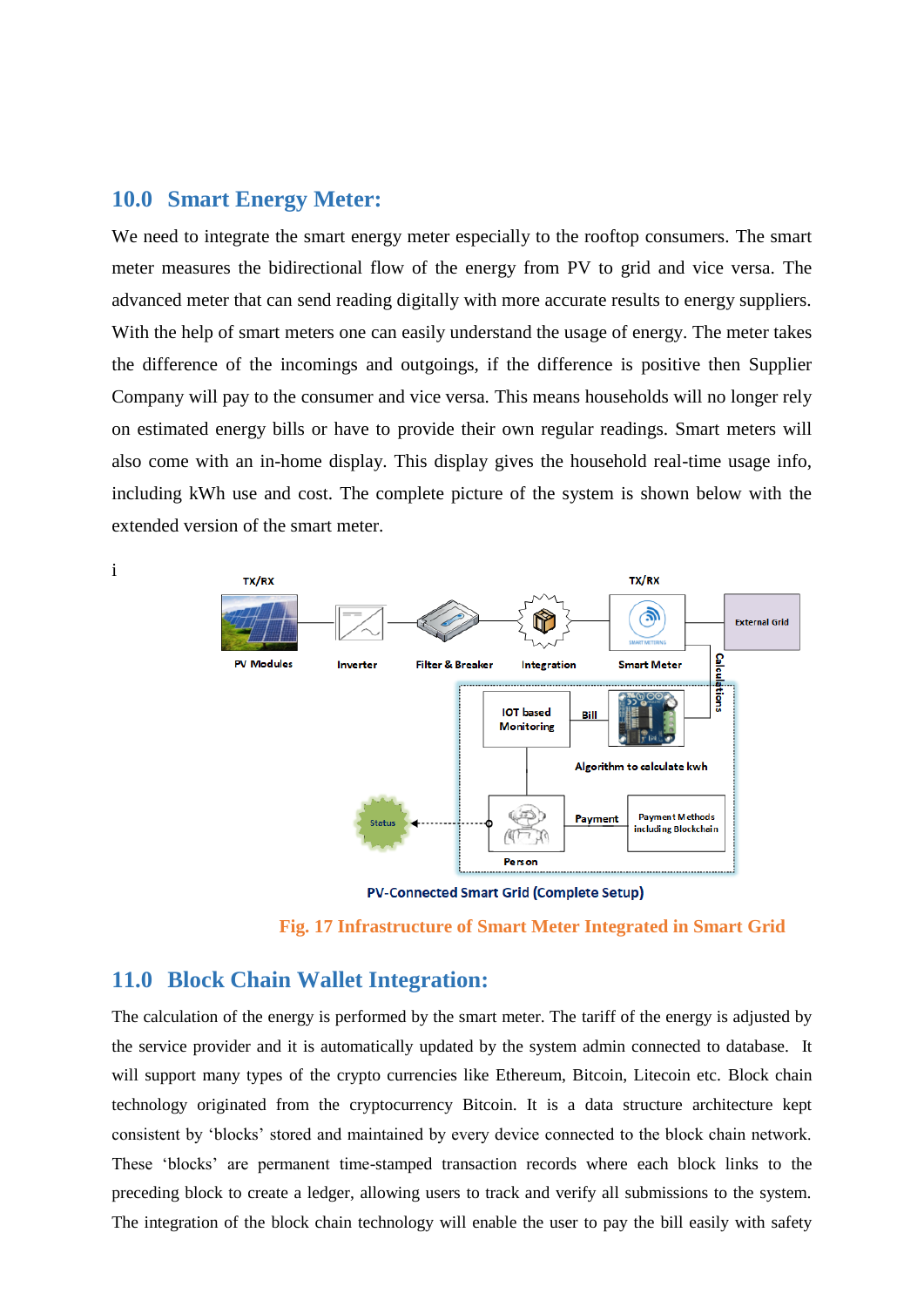and security ensured by the SSL. There is also a facility for the user to pay the bill through conventional payment methods like Credit Card, scratch cards, etc. Figure. 17 shows the complete process of the bill generation and the integrated block chain technology.

Block chain is collaborative with the ledger technology. These are simplest form of the database updated individually by each participant. This consists of the network and each individual represents as a simplest node. Every single node process the transaction and saved to the central database. The basic structure of the block chain is given below.



Once there is this consensus, the distributed ledger has been updated, and all nodes maintain their own identical copy of the ledger. This architecture allows for a new dexterity as a system of record that goes beyond being a simple database. This provides the secure and new kind of relationship in digital world to perform the transactions. Every single node has its own data, hash and hash of the previous block to record the chain. The data contains the calculated bill, ID number and even the location to provide the more security and reliability.

## <span id="page-16-0"></span>**12.0 Conclusion:**

The project is implemented to provide the renewable energy to the Africa. This includes the integration of the solar PV and smart grid to manipulate then bidirectional flow of the energy in KWh. The proposed design is calculated and simulated to analyse the characteristics. The inclusion of the lipo batteries also provides the energy in the night, this assures the 24 hours supply of the energy. The project have two models based on the solar park and top roof of the houses. The smart meter along with the IOT calculates the bill and saves the data into the server. To facilitate the user, block chain and other conventional payment methods are integrated into the design.